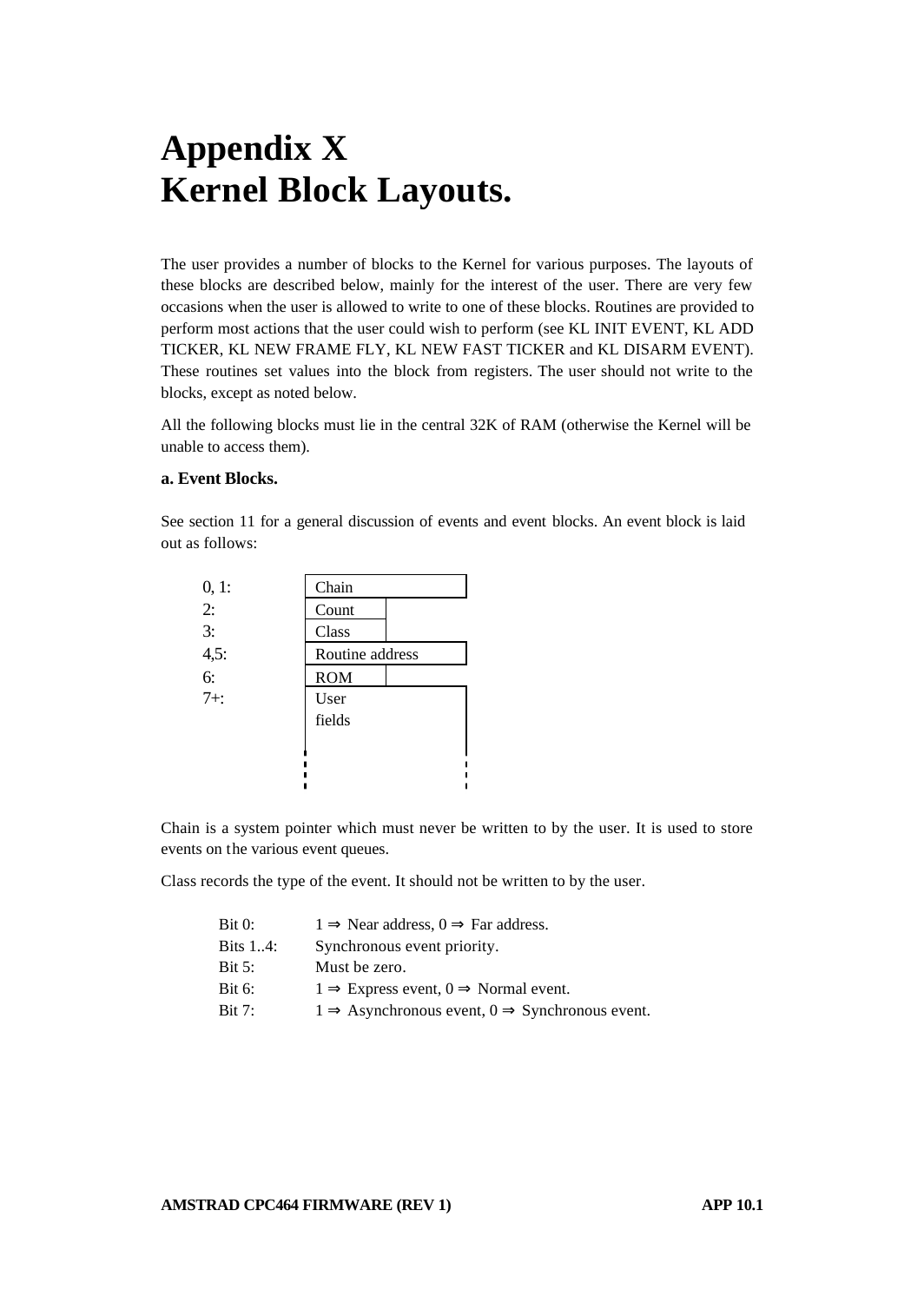Note that many system queues are kept in priority order and so the block must be requeued if the priority is changed, it is not sufficient merely to change the priority in the event block.

Count is the event count - a record of how many kicks are waiting to be processed or whether the event is disabled. See section 11.2 for a full discussion of the use of the event count.

Routine address and ROM make up the far address of the event routine. If the near address bit in the event class is true then the event routine is at a near address - the ROM select byte (byte 6) is ignored and the event routine is called directly. If the near address bit is false then the event routine is at far address - bytes 4,5 and 6 make up the far address to call to run the event routine. The user may write to the routine address and ROM fields (and to the near address bit in the class byte as well) provided that the operation is performed indivisibly (i.e. interrupts should be disabled).

The user fields are optional. They may be used to provide a data area specific to the event block so that a single event routine may be shared between a number of different event blocks (the event routine is passed the address of the user fields).

### **b. Ticker Queue Blocks.**

See section 11 for a general discussion of ticker interrupts and the ticker queue. A ticker queue block is laid out as follows:

| 0, 1:    | Tick chain     |
|----------|----------------|
| 2,3:     | Tick count     |
| $4,5:6+$ | Recharge count |
|          | Event block    |
|          |                |
|          |                |
|          |                |

Tick chain is a system pointer which must never be written to by the user. It is used to store the block on the ticker queue.

Tick count is a count of the number of ticks before the next kick occurs. A tick count of zero means that the tick block is dormant and will not generate any kicks. (Ideally a dormant block should be removed from the ticker queue to avoid wasting time). The user may write to this field if required providing this is done indivisibly.

Recharge count is the value that the tick count is set to after each kick. If the recharge count is zero then the ticker block will become dormant after generating one kick. The user may write to this field if required providing this is done indivisibly.

Event block is a standard event block as described in section (a) above.